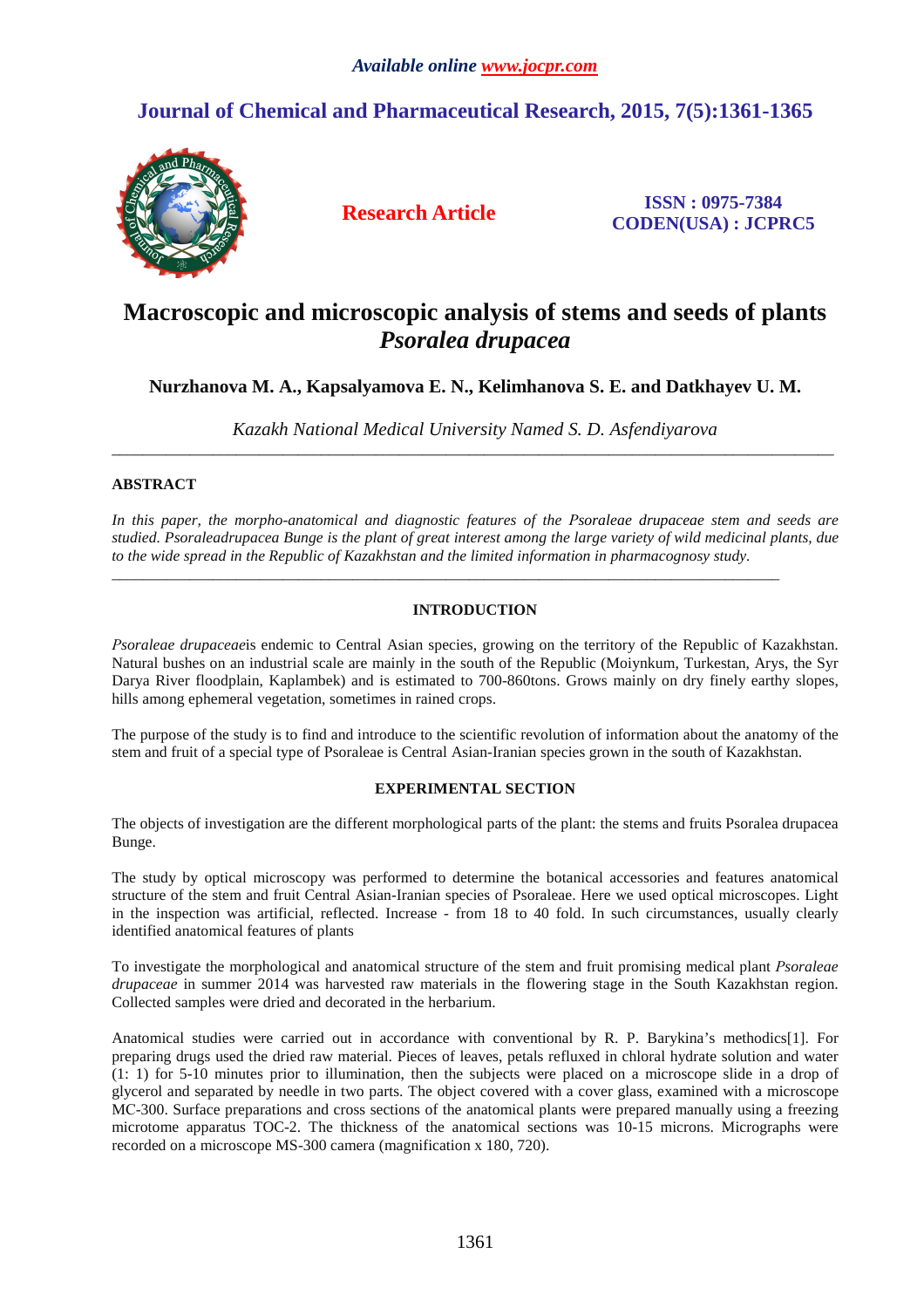#### **RESULTS AND DISCUSSION**

*\_\_\_\_\_\_\_\_\_\_\_\_\_\_\_\_\_\_\_\_\_\_\_\_\_\_\_\_\_\_\_\_\_\_\_\_\_\_\_\_\_\_\_\_\_\_\_\_\_\_\_\_\_\_\_\_\_\_\_\_\_\_\_\_\_\_\_\_\_\_\_\_\_\_\_\_\_\_*

Macroscopy. Psoraleae drupaceae Bunge a representative of Fabaceae family. Central Asian endemic species. It grows mainly in the piedmont plains, foothills and low mountains, where sometimes forms almost pure thickets. It often occurs as a weed in the non-irrigated fields.

Perennial, 60-80 cm in height (pic 1). Stems erect, branched, whitish hairs and brown glands. The stems are used for fiber used to make strong, but brittle and coarse rope. In all parts of the plant are essential oils and adhesive resins, so the plant in its raw form is not eaten, despite its high nutritional value.



**Picture 1- Stem of the plant Psoralea drupacea (1- essential oil glands)** 

The flowers are small, 4-7 mm long, on short pedicels, calyx campanulate, 3-5 mm long, densely pubescent with long hairs and glands point, its teeth shorter than tube, lanceolate, the lower a long, two short side, the top two partially fused with each other; corolla whitish-purple flag shortly ovoid, about 7 mm long, boat on the top with purple spot, a little shorter than the wings (Pic 2) .Fruit - pubescent like nutlet seeded bean, 5-6 mm long, 2.5-3.5 mm width, grayish-to mentose pubescence, 1-seeded, with adherent to the shell bean small seeds (Pic 2).

Psoralea drupacea has extended the period of flowering and fruit ripening - June-October. The first collection of fruits Psoralea drupacea conducted from late June to early August. Re-blank at the same places available in September. In manual assembly must be taken to avoid skin burns, and wear gloves. Dried fruits immediately after collecting the sun, spilling open asphalt places or on the canvas. After drying, lead to the default status, removing impurities trapped in the raw materials.



**Flowers Fruits Seeds** 

**Picture 2 -The reproductive organs Psoralea drupacea** 

#### **Microscopy.**

The epidermis of young branches is strongly thickened, sclerotized outer cell walls, strong and pubescent on it such as a piece of glands, as in the leaf. Under the epidermis there are large groups of cells collenchyma. Cortical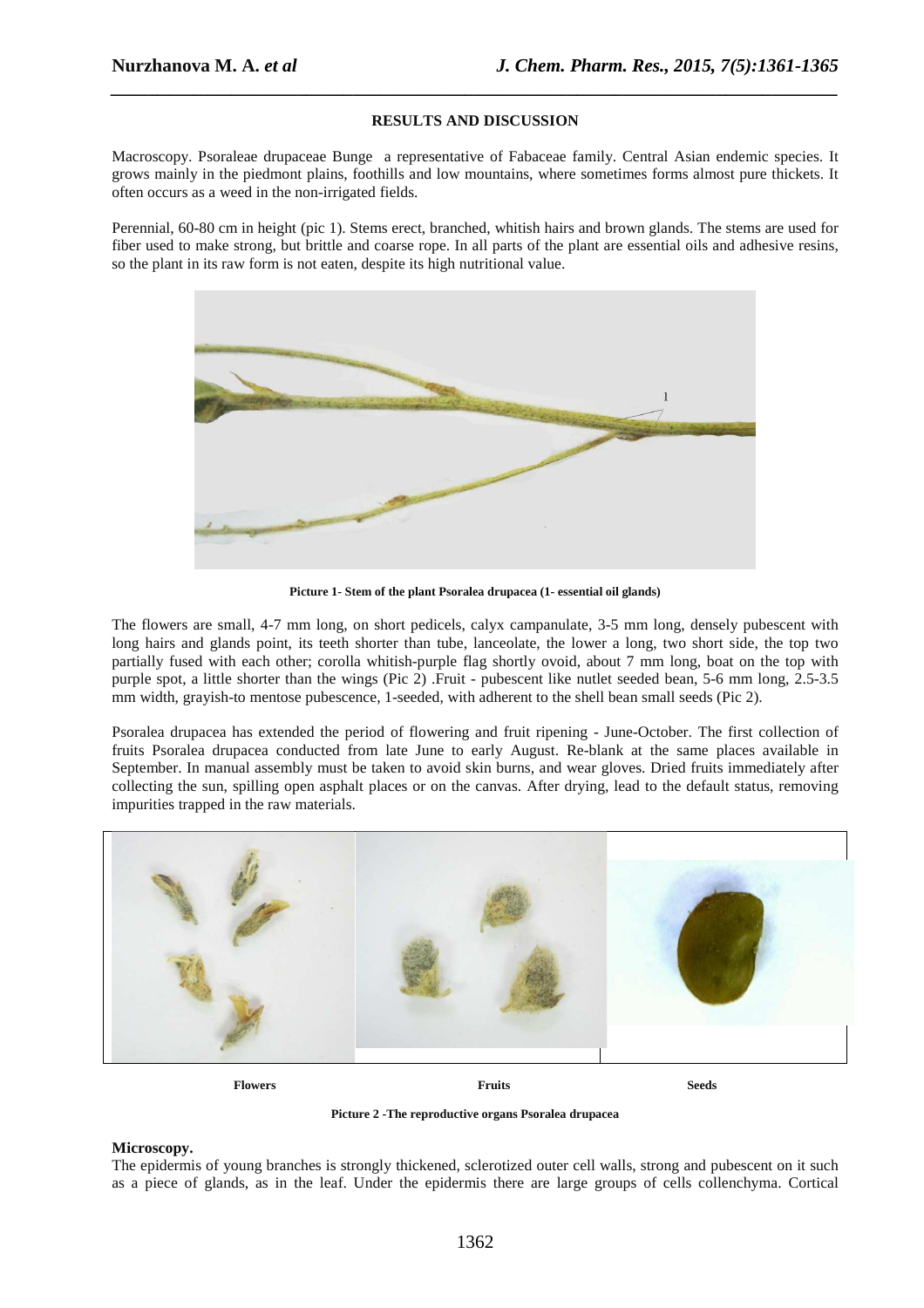parenchyma cells partially wrinkled. Tissue primary cortex and core heterogeneous. In the primary crust beneath the epidermis also found pitch receptacle (Pic. 3).

*\_\_\_\_\_\_\_\_\_\_\_\_\_\_\_\_\_\_\_\_\_\_\_\_\_\_\_\_\_\_\_\_\_\_\_\_\_\_\_\_\_\_\_\_\_\_\_\_\_\_\_\_\_\_\_\_\_\_\_\_\_\_\_\_\_\_\_\_\_\_\_\_\_\_\_\_\_\_*

In the peripheral zone of the central cylinder are large bands of sclerenchyma. Under it there are several rows of phloem. Between phloem cells found receptacle (Pic. 4).

Ringed wood, consists of segments of blood vessels, fibrous elements, wood and wood beam parenhima. The main mass of thick-walled fibers libriform, 3-5 sided in cross-section, with oval and three-edged holes. Vessel lumen oval in cross-section, arranged singly and in groups of 2-3. Rays narrow, straight or curved, single row, end-rays are short (Pic 3, 5).



**А (х180) B (х720) 1 epidermis, 2 sclerenchyma, 3 –ksilema, 4- vascular fiber, 5 simple hairs, 6-glandular hairs Picture 3 Microscopy of the stem P.drupacea** 



**Picture 4 The peripheral part of the stem P.drupacea (x720)**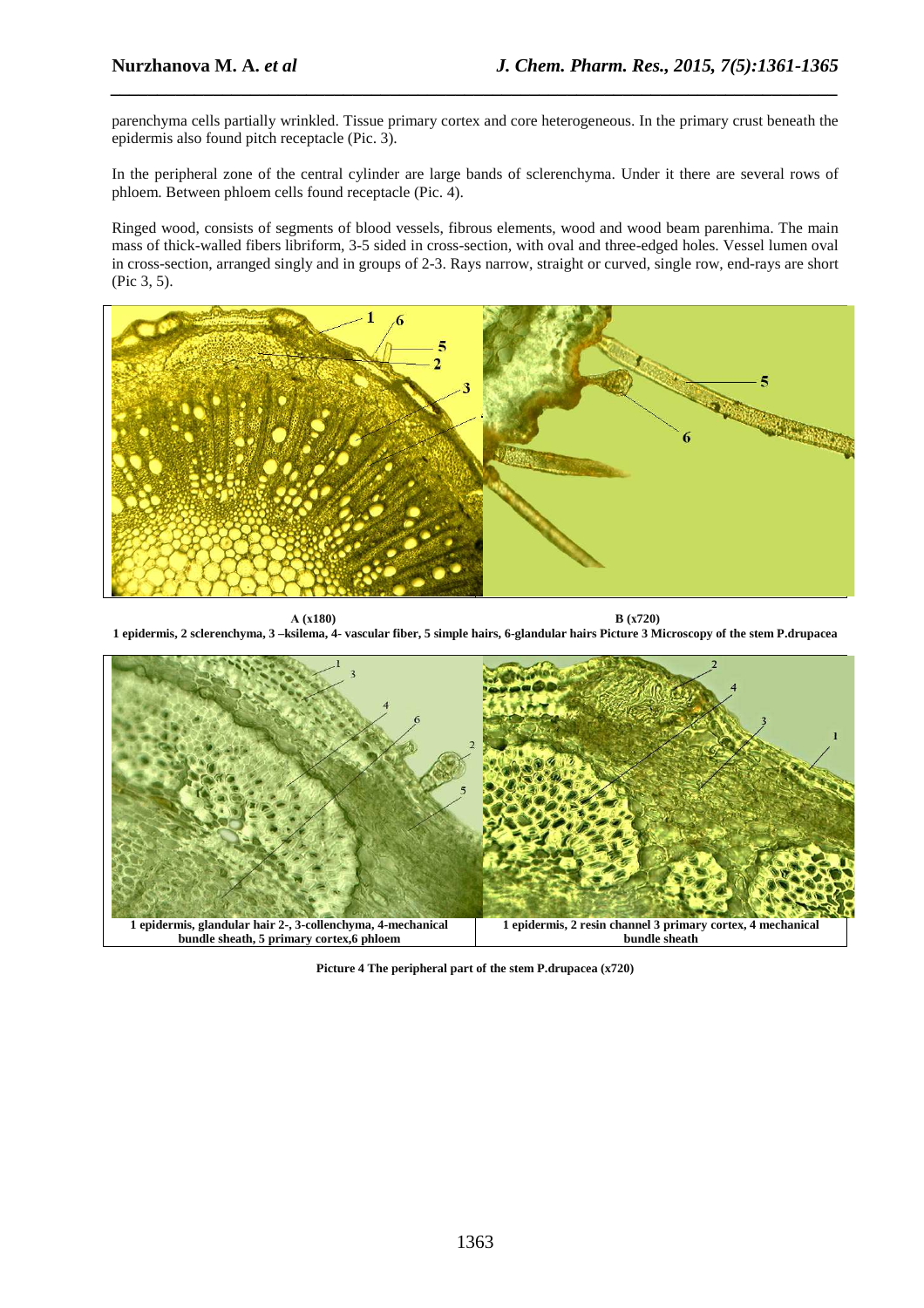

**Picture 5 Microscopy stem P. drupacea (x 720)** 

Epidermal cells with thin beaded walls. Stomata are small, oval with conspicuous stomatal slit surrounded by 2-4 cells paracytic type. In epidermal stem cells has inclusions in the form of sand and crystalline individual crystals. The epidermis is densely hairy (simple, glandular) (pic 6,7)



**1-base glandular hairs,2 stomata , 3-about the stomatal cells 4 simple hairs, 5-base simple hairs Picture 6 The epidermis of young stem P. drupacea (h720)** 



**Picture 7 stem trichomes P. drupacea (x 720)** 

Microscopy seed. On cross-section single-row seed visible epidermis with cuticle and simple 2-5-cell warty hairs. Less common capitate hairs, consisting of 2-4 feet and 4-3 cell-cell head. Beneath the epidermis in the pericarp are major secretory containers. Epidermis has unevenly thickened seed shell.